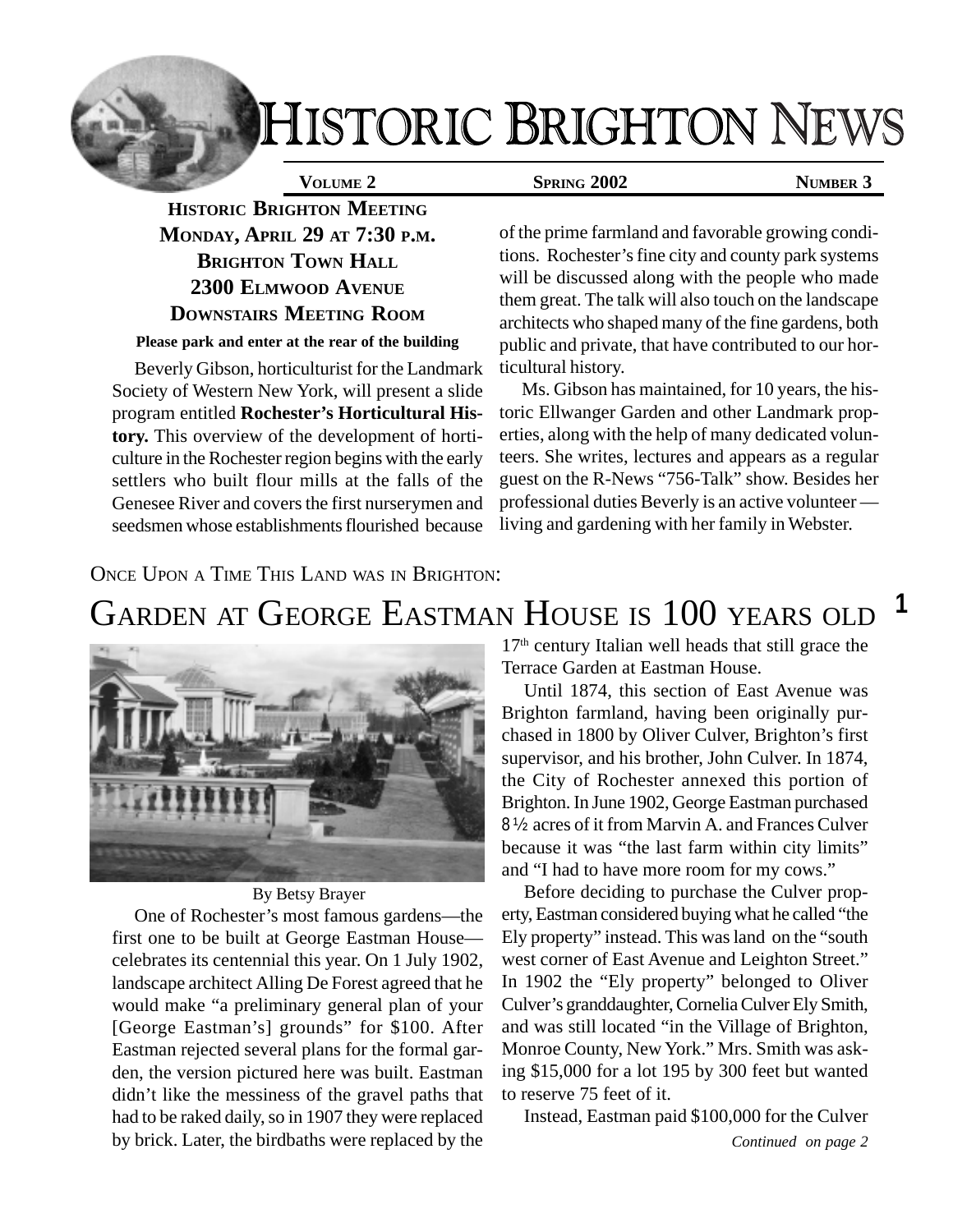### GEORGE EASTMAN HOUSE GARDEN IS 100 *(CONTINUED)*



Photograph of the Marvin Culver home by Alling DeForest, courtesy of Ira Aronson. Marvin Culver was born in 1827. He was John's son and the nephew of Oliver Culver, first supervisor of Brighton

property "consisting of 294 feet on East Ave. and about 505 feet on Culver Park." Eastman thought the price was steep; Culver thought he was "giving the property away." As Eastman told a friend on 28 June 1902:

I have concluded to take the Culver property. On looking over the Ely property I found that there was not room enough in the rear of the house to arrange the stables and greenhouses as I wanted them. While there are no such magnificent trees on the Culver property as on the Ely, the land lies much better and can be laid out to greater advantage in every way.

Eastman demolished the Marvin Culver homestead, reusing some of the foundation bricks. DeForest was able to save many of the trees on the Culver property, including the apple tree at the end of the path through the Terrace Garden (top right in the photo on page 1). There was plenty of room for the stable and greenhouses too.



Moving the trees at Eastman House. Giant elms came to the property by canal barge and drays pulled by mules or horses. Photograph by Alling DeForest, courtesy of Ira Aronson.

\$15000 either by his check or by Kaw York Araft, and I save to give to him two days notice of the time when I shall be ready to deliver said deed, abstract and certificates, such delivery to be made at his office. No. 343 State Street, Rochester, N. Y.<sup>4</sup> IN WITNESS WHEREOF I have gereunto set my hand and seal at Rochester, N. Y., this  $2e \propto \tan x$  of May, 1903. Connalia Cubin Chy Ini State of New York dounty of Monros, city of Roonsster or theorement).  $\mathcal{L}$  day of Way, 1902, before me, the subscriber, personally appeared cornelia Gulver Ely Smith, to me personally known to be the same person described in and mho.<br>personally known to be the same person described in and mho. executed the foregoing instrument and ane duly acknowledged to me that she excouted the same. alice K. Whi a Andrew Wolter Pribles

Cornelia Culver Ely Smith delivered the offer of her property to Eastman's Kodak office at 343 State St. on 20 May 1902. Her signature was notarized by Alice K. Whitney, Eastman's secretary. Miss Whitney would later marry Charles F. Hutchison, Kodak emulsion maker, and build a home next to Eastman House. Miss Whitney also owned property in Brighton. That property was later subdivided and today is called Whitney Lane.



Architect J. Foster Warner's 1902 elevation for Eastman House.



Crew handsplits cedar shakes for Eastman House roof in Culver farm building. Pioneer settler Harvey Goodman remembered "ploughing opposite taciturn Marv Culver" when the Culver/Eastman property was still a Brighton farm.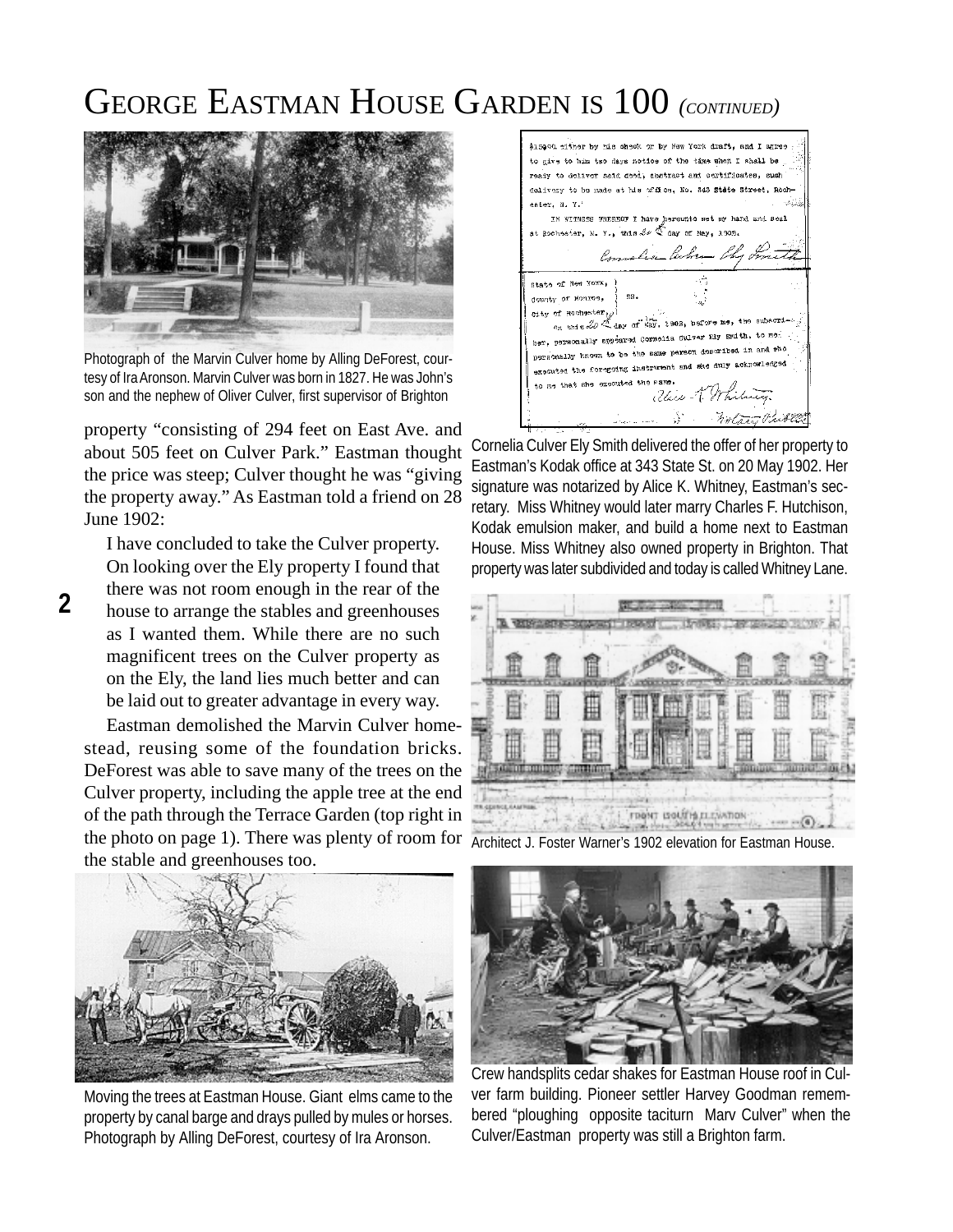### **THE KODAKIDS CAME TO BRIGHTON AND ELSEWHERE**

By Mary Jo Lanphear

Imagine leaving home as a child and spending the next five years with total strangers in another country. Over 1,300 children between the ages of five and fifteen did just that during World War II and 156 of them stayed in the Rochester area. Dubbed the "Kodakids," they were the children of employees at Kodak's Harrow, England plant. That their evacuation took place at all, under the political circumstances of that time, is a marvel.

Hitler's invasion of Denmark, Norway, The Netherlands, Belgium, and France in 1940 caused great concern in England. The development of air power meant the English Channel was no longer a formidable barrier to mainland Europe, thus invasion by Germany was a real possibility. A British government-sponsored movement, the Children's Overseas Reception Board, began to plan for the relocation of children to the U.S. and to safe countries in the British Commonwealth. Hampered by



The Harrow staff during a 1928 visit by George Eastman.

the U.S. Neutrality Acts of 1935, 1936, and 1937 that sought to avoid all conflicts in Europe and to control immigration with strict quotas and rules, CORB sought the support of President Roosevelt for this humanitarian project. In June of 1940 the U.S. Committee for the Care of European Children was established, with Eleanor Roosevelt as honorary chair.

Of primary concern was the problem of safe transport of the children. Because of the presence of German U-boats, the British government would not let the children cross the Atlantic Ocean without escort by warships. Convoying ships of civilians removed battleships and destroyers from the war effort so few were diverted to this duty. The U.S., bound by the Neutrality Acts, could not send



The Kodak Ltd. factory at Harrow England opened in 1891.

escort ships to a war zone. Instead of a projected number of 300,000 children evacuated by ship from England, only 1315 actually sailed. On September 21, 1940, when the *City of Benares* was torpedoed with 406 passengers on board, 98 of them British children, the evacuation movement was halted for the duration of the war.

One of the ships that made it across was the *Duchess of Athol,* arriving at the port of Montreal on August 24, 1940. Transferring to railroad cars, the 118 Kodakids in the first group traveled to Brighton Station, a small passenger terminal near the intersection of East Avenue and Winton Road. Sheriff Al Skinner and a contingent of Kodak officials who escorted them to temporary homes at Hillside Children's Center and the Strong Memorial Hospital Nurses' Residence met them.

Placement with Kodak families took them to homes in Brighton, Irondequoit, Pittsford, Penfield, and Rochester. The company assigned two social workers to assist the children and their sponsors. The group included 25 sets of siblings who were placed together when possible. Living arrangements changed as the projected six-month evacuation turned into five years. Foster parents were transferred or left Kodak and some adults and children were incompatible so re-placements were necessary in several cases.

Other than the cost of passage, due to a British law, the children's parents were unable to send money for the upkeep of their children. The sponsoring families bore the cost of living expenses and spending money with Kodak paying for all health and dental care. EK assisted the children in keeping in touch with their parents, occasionally gathering them at *Continued on page 4*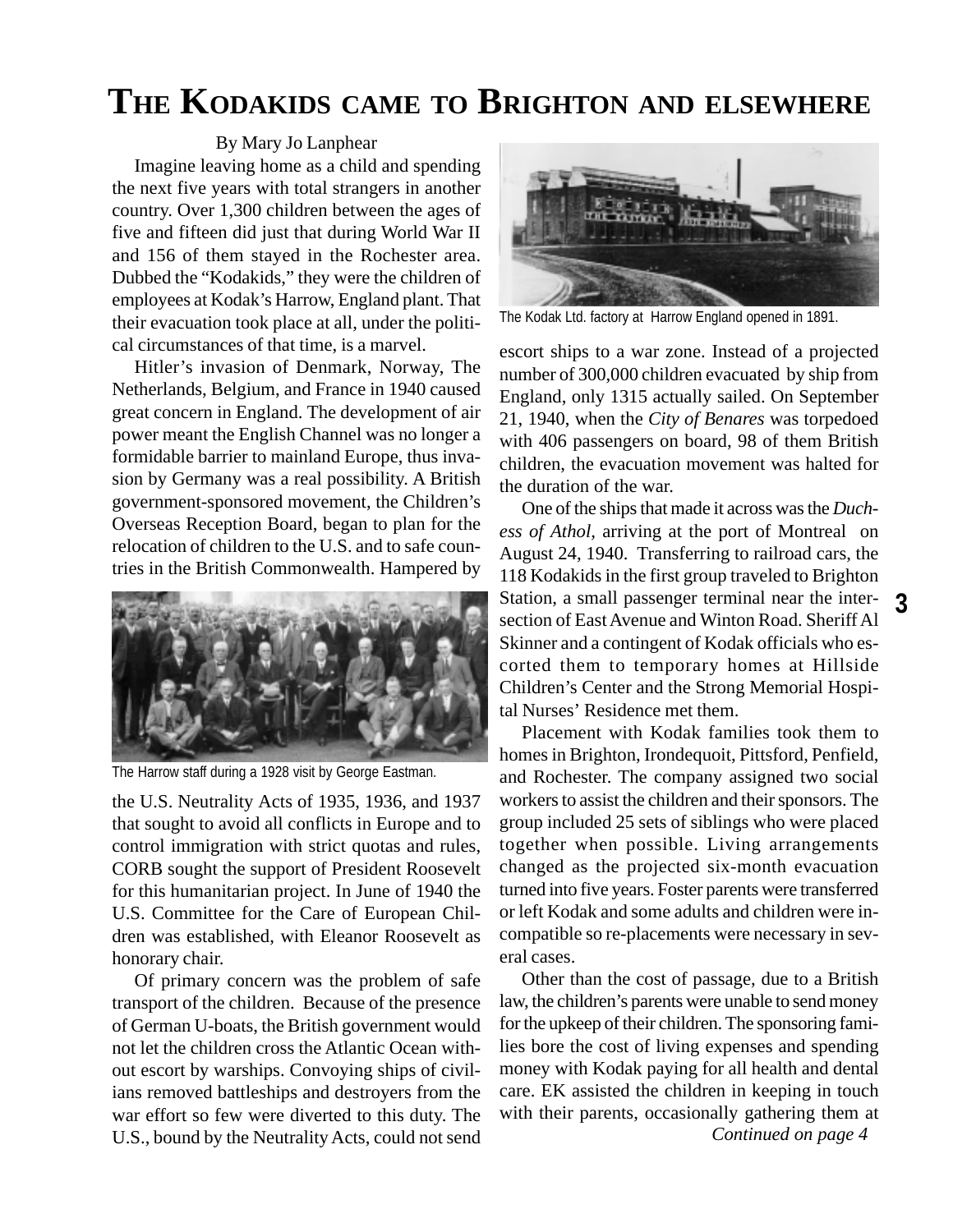### **KODAKIDS CAME TO BRIGHTON**



East Ave. in Brighton, just east of Winton Rd. in 1941

Kodak for movies and slides of their families in England. Holiday parties in Rochester also kept the children in touch with one another.

As early as 1943, some of the older children went back to England to work or join the service. The majority, however, stayed in the Rochester area from August of 1940 to June of 1945. One or two



East Ave. in Brighton, near Winton Rd. in 1941

remained in the U.S. after war's end, having married American citizens. The Kodak social workers traveled to England in 1946 to see how the Kodakids were adjusting to home life. Their fivemonth sojourn was described in the *Kodakery*, EK's newsletter:

Sarah and Helen were generously and warmly entertained by the English families in their homes and at Kodak. They found them very interested in a country which had sheltered their children so well and of which their children talked so enthusiastically…Some of the parents are reading American history and novels to better understand their children's "other country." …We can never adequately express our gratitude for the kindness and care given our children during those long war years.

And what became of the Kodakids? Several returned to the U.S., some worked for Kodak in Harrow, England. Many of the young men entered military service in England and Canada. Some of the young women became nurses and teachers; some married and had children. Almost all had a difficult re-entry into English life. They were unfamiliar with English customs and they had been away from their families for five long years. Many expressed guilt that they had been spared the fear and deprivation endured by their families. Severe rationing continued in England until the early 1950s.



The Eastman Dormitory for Boys at the Hillside Childrens Center was built in 1906. Plans were drawn by J. Foster Warner, architect of the recently completed Eastman House. Probably many of the Kodakid boys stayed here while waiting to be placed with a Rochester-area family.

Children who were used to ice cream and hamburgers went home to few sweets and little meat.

The ties forged by this humanitarian project remain today, although the youngest Kodakid is now about 67 years old and most of the sponsoring parents have died. The American "sisters and brothers" have fond memories of their Kodakid siblings and many still keep in touch.

*Mary Jo Lanphear is Town of Brighton Historian*



The spotting room of the Harrow factory in 1905. Women employees worked on early Kodak negatives here.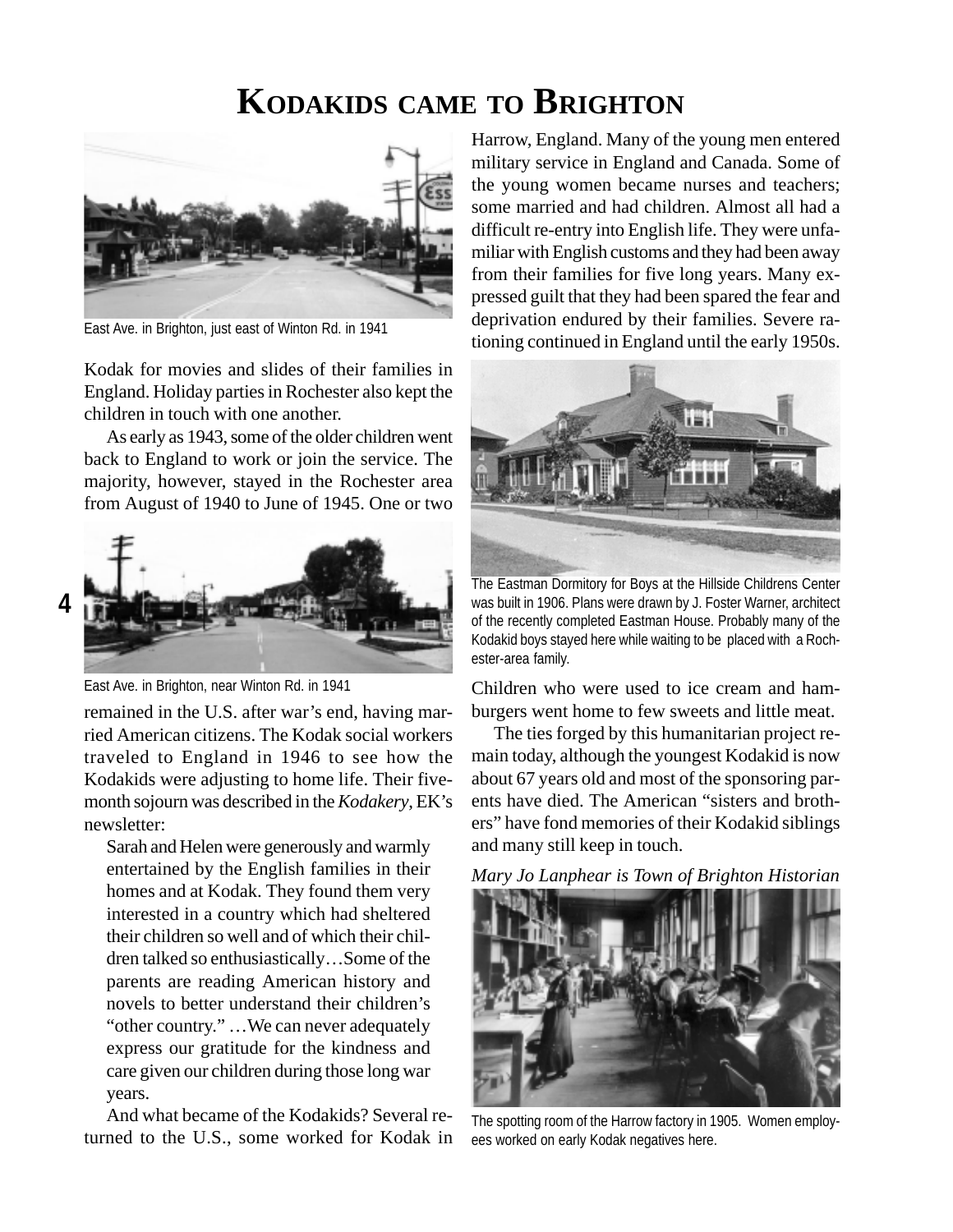## **BENITO FROM WAHOO AND BRIGHTON PART II** *HOWARD HANSON:*



### By Betsy Brayer

Like George Eastman, Howard Hanson was a born administrator. Hanson also had "a bad case of hero worship for Mr. Eastman. The picture I have of him is almost a father type," he said in 1972. Eastman returned the compliment: Hanson was exactly what Eastman would have wanted in a son, many said. According to Hanson, Eastman "was wonderful to work with. Whenever I had problems I would take them up with him. His answer was 'You go ahead. You make the decision. You're the expert.'...If he trusted someone to do a job then he allowed him to go his own way. I also thought he had a marvelous sense of humor."

Eastman showed Hanson where he kept his Corona cigars on the shelf at Eastman House so that Hanson could help himself before a nicotine fit overtook him. The Hanson file is one of the fattest in the Eastman correspondence—and bears out Hanson's recollections. While Hanson always wrote to "Mr. Eastman," Eastman soon switched from Dr. Hanson to "Howard," rather than the British "Hanson" that he used for colleagues at Kodak.

"Out of these consultations grew a friendship that will always be for me the most important experience of my life," Hanson wrote in 1939 when he was 43

years old and had been director of the school for 15 years. Also, Eastman "could with the initialing of two magic letters, 'GE', wipe out the deficit of...a university...or change the direction of an entire community," Hanson noted in awe.

The school moved quickly toward professional status after the coming of Hanson. It more than doubled its original enrollment and two annexes were built. A studio building, five stories high and available in 1924, housed the new opera department and was used for operatic and orchestral rehearsals and ballet training. A Venice-like "bridge of sighs" (similar in construction to the bridge that linked Kodak Office and the Camera Works) crossed Swan Street from the annex to the stage entrance of the theater.

women. Now the number of male students began to 5 The number of degree candidates compared to certificate candidates increased from 43 percent in 1921 to 87 percent of the entering class in 1927. At first the student body was mainly composed of increase, from 15 percent in 1921 to 33.8 percent in 1927. The percentage of the entering class testing above average rose from 81 percent in 1921 to 96 in 1927. "The school has been carefully weeded for unpromising talent," Hanson reported to Eastman. By the time of Eastman's death, half of the students came from outside New York State. And Eastman lived to see his school lead in several fields: in composition, in the development of music theory, and in orchestral and operatic performance. By 1927 there was a veritable influx of advanced students from other institutions (34 percent of the entering class) which "proved" to Hanson that "our theoretical requirements, our requirements in musicianship, are higher than perhaps any other institution in the United States." Students were well distributed according to departments with the most popular instruments being piano, then voice, organ, violin, and motion picture organ. A Master of Music degree had been instituted and of exactly 400 students (the number fixed by Hanson), 304 were bachelor of music candidates, 10 bachelor of arts, 41 certificate, 30 opera, 9 post graduate and 6 graduate department.In its early years

*Continued on page 6*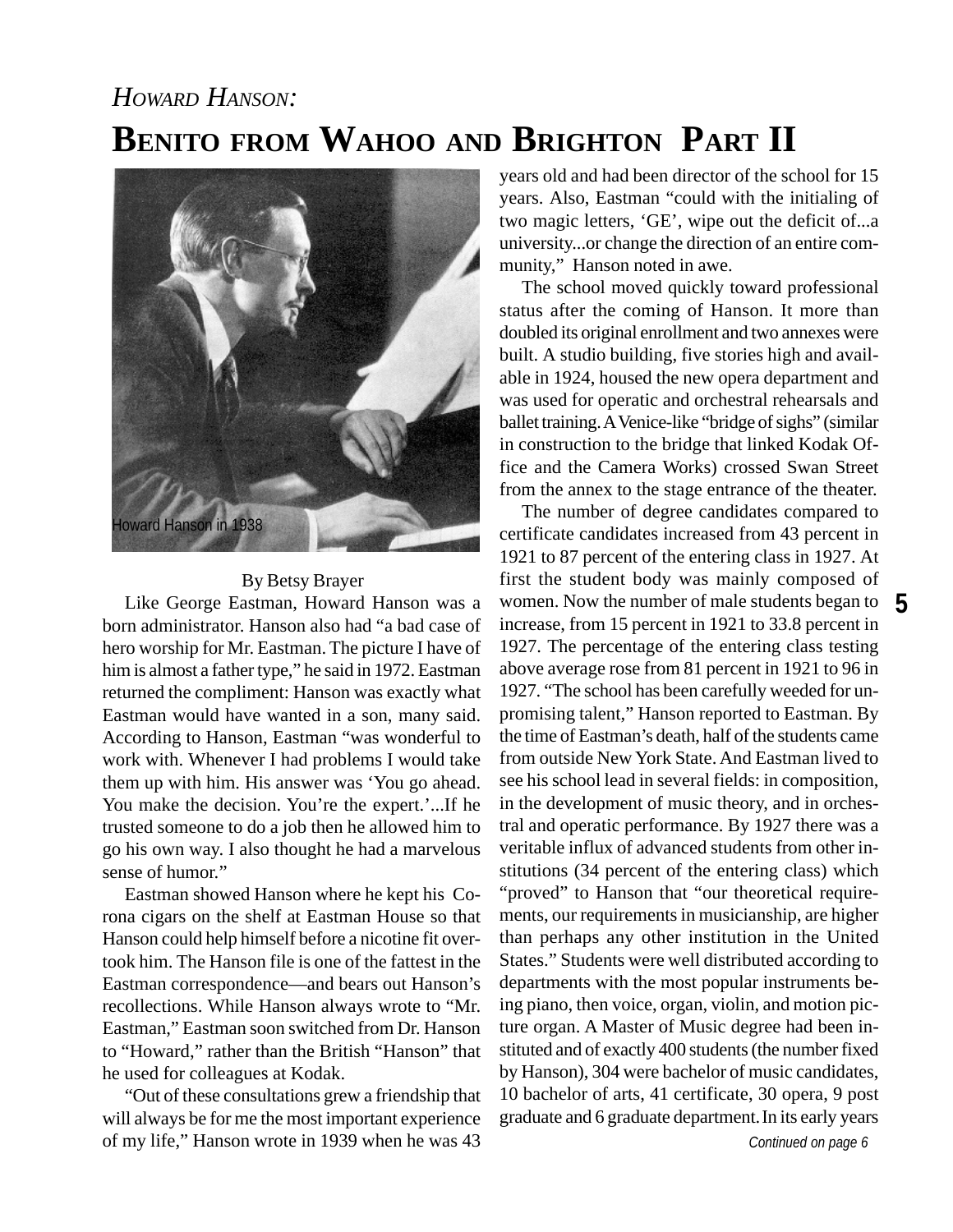### **BENITO FROM WAHOO AND BRIGHTON PART II**



Howard Hanson lived on Oakdale Drive in Brighton from 1928 until his death in 1981.The house was built for Hanson by the threegeneration Brighton construction firm,James L. Garrett Co. Fittingly, it is now the home of Anthony Bannon, director of George Eastman House, International Museum of Photography and Film and Elizabeth Stewart, director of the Aesthetic Education Institute.

**6** of the administrators of outstanding American the school turned out not world-renowned virtuosos but more first-rate teachers and orchestra members than any other institution. More than one-third musical organizations were Eastman alumni.

As the school grew, additional dormitories were built, and the naming of these called for an Eastman-Hanson negotiation. Eastman wanted to honor "dead musicians" from the classical past; Hanson, characteristically, wanted the dorms called after American composers. As compromise, the names of three dead Americans—Edward MacDowell, Stephen Foster, and Francis Hopkinson—were inscribed on the new buildings.

 Eastman withdrew "my objections to American names for the dormitories. As long as the composers are dead and their historical background is satisfactory to the wise ones, I am quite satisfied."

If he did not invent the breakfast meeting, Eastman certainly used it. Beginning at 7:30, architects, conductors, and the Eastman School director gave accounts of their stewardship since the last breakfast. Conversation went on against a background of soft organ music and Eastman's descriptions of the derivation of the flowers that banked the organ. Subjects were left to guests and woe to those who concentrated on trivialities.

"I think that organ music for breakfast is not my

idea of a good time," Hanson said later, but never to Eastman. Many Rochesterians found the obligatory musicales and suppers at Eastman House something to be endured rather than enjoyed. Hanson was no exception—he went but tried not to get involved. Eastman was nettled at first, then took it humorously. One evening. Hanson stole from the conservatory, and, helping himself to one of Eastman's Corona cigars, sprawled "in delightful isolation in front of the great fire in the living room.... In this blissful state I suddenly felt a presence in the room. Looking up I saw the figure of George Eastman descending upon me."

"Howard, what are you doing in here?" Eastman asked.

"Mr. Eastman, you know that I hate music," Hanson replied.

"Yes, I know, but I brought you here to educate you, and by god, I'm going to do it."

"The minor Medicis of Rochester," Howard Hanson once noted, "were not particularily pleased by Mr. Eastman because they had been the leaders in the arts and in music and suddenly this man comes in with all of his money and plants a great music school in the middle of the city and plants a great symphony orchestra there and an opera company and an opera department. Well, who was he taking over culture in Rochester? What did he know about music? There was quite of bit of that kind of talk when I came although I don't think anyone turned down an invitation to his home."

But "What if Mr. Eastman's brilliant concept [of popular movies supporting serious music] had succeeded?" Hanson asked rhetorically on the 50<sup>th</sup> anniversary of the Eastman Theatre in 1972. "Then the present situation of symphony orchestras in the United States might be more promising," he answered himself. Much earlier Hanson noted that Eastman's death left a great void in the arts in Rochester. It was felt more personally than financially because of the large endowment he gave to the school and his generous bequest to the university. "A great leader has disappeared," Hanson ruminated, "There is no way of filling that kind of vacuum."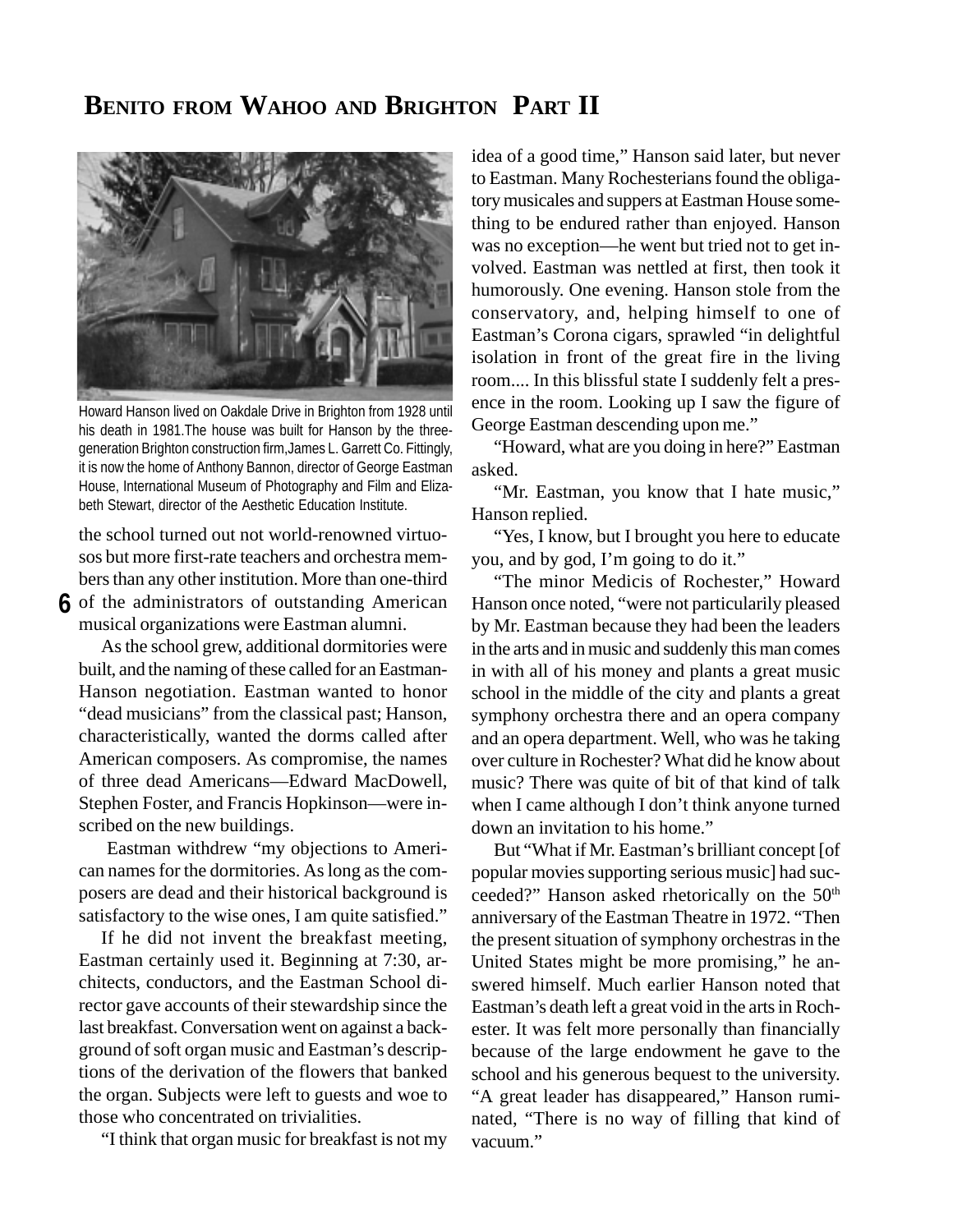## **LOST BRIGHTON**

An occasional page of areas and structures that were once in Brighton but are no more



**MOUNT HOPE CEMETERY WAS ORIGINALLY IN BRIGHTON** When the village of Rochesterville was charted in 1817, it was located entirely in the Town of Gates, west of the Genesee. East of the river was Brighton, chartered in 1814. As the tiny cemetery on Buffalo (West Main) Street filled, land for burials was sought. The highlands were not suitable for farming, so Brighton offered the western portion of its Pinnacle Hills. As Leo Dodd's article in the last issue notes, there were five cemeteries along the Pinnacle Range. In 1838 Mount Hope opened with the latest architectural novelty—an Egyptian Revival gate (right). In 1840 the wild and beautiful land set aside for Mount Hope was annexed by the city. Goodbye Brighton.



TO MOUNT HOPE CEMETERY, ROCHESTER, N.

**7**

### **HOWARD HANSON DINED AT BRAGDON'S CCR**



Many Brighton residents remember Mr. and Mrs. Howard Hanson as fixtures of the Sunday noon dinner at Howard Johnson's at the Twelve Corners—an institution that is now a part of "Lost Brighton." Still others recall that the Hansons often took supper at the Country Club of Rochester in Brighton. The club building they frequented has also become part of "Lost Brighton." Designed in 1903 by the noted architect Claude Bragdon, the Tudor Revival CCR building replaced the original clubhouse, once the Parsons family home, that burned in a spectacular fire. Tudor Revival became a popular Brighton architectural style, not just for private residences, but also for clubs, fire stations, gas stations, and shops along Monroe Ave.



Before the era of supermarkets in Brighton and elsewhere, DeWolfe's market in "Brighton Village" served a discriminating clientele.The City of Rochester annexed Brighton Village in 1905, Rochester's last incursion into Brighton although further incursions ("the big steal") occurred from 1918 to 1922 in Greece so that the city could bring Kodak Park within its boundaries.